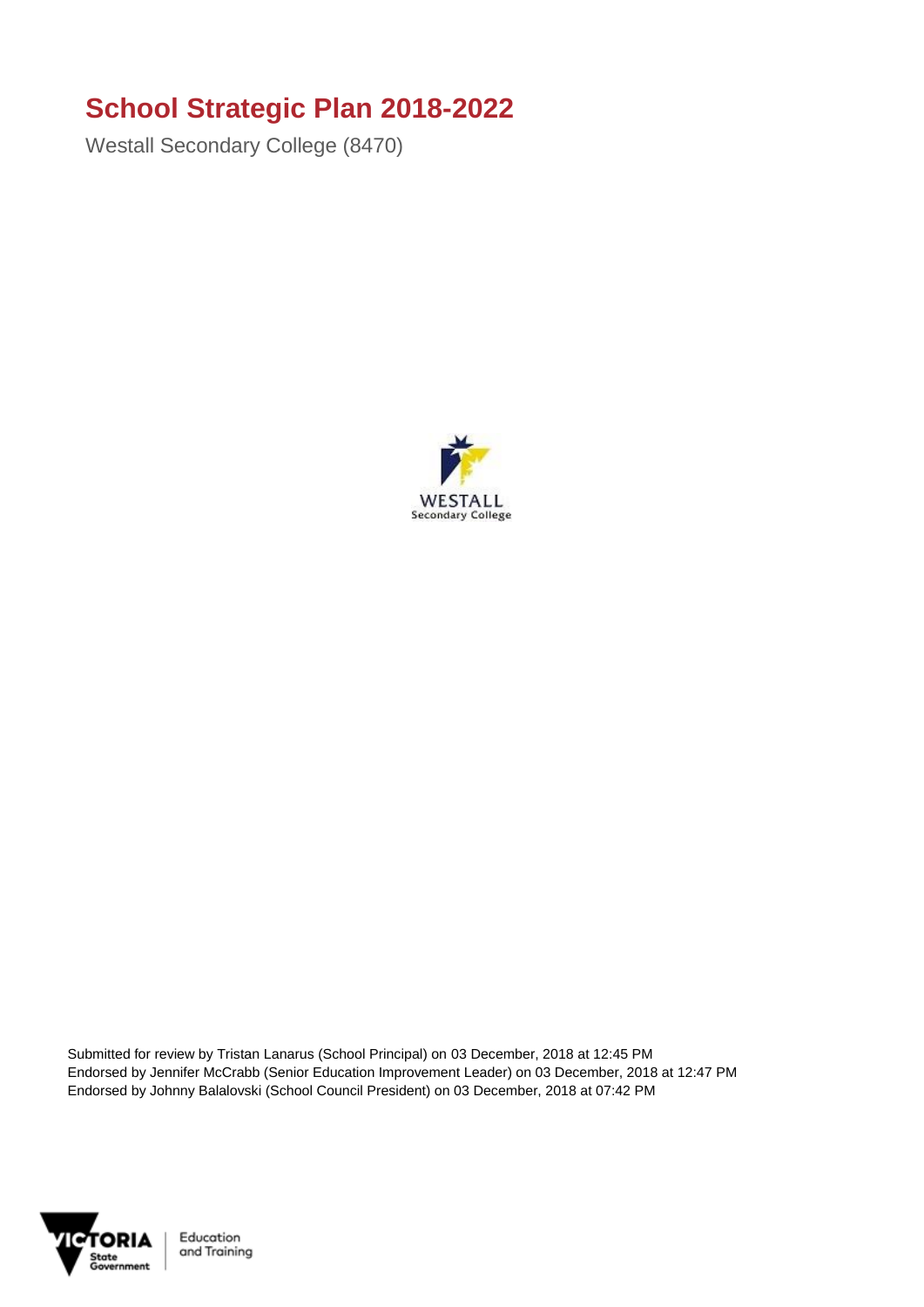## **School Strategic Plan - 2018-2022**

Westall Secondary College (8470)

| <b>School vision</b>      | Our Vision<br>1. High expectations and pride in our College Community<br>2. High level staff efficacy<br>3. Clarity of roles and responsibilities<br>4. Differentiated curriculum<br>5. Partnerships beyond the College gate<br>6. Innovation is Central<br>7. Committed, rigorous and passionate staff<br>8. Equity and Democracy                                                                                                                                                                                                                                                                                                                                                                                                                                                                                                                                                                                                                                                                                                 |
|---------------------------|------------------------------------------------------------------------------------------------------------------------------------------------------------------------------------------------------------------------------------------------------------------------------------------------------------------------------------------------------------------------------------------------------------------------------------------------------------------------------------------------------------------------------------------------------------------------------------------------------------------------------------------------------------------------------------------------------------------------------------------------------------------------------------------------------------------------------------------------------------------------------------------------------------------------------------------------------------------------------------------------------------------------------------|
| <b>School values</b>      | CARE FOR YOURSELF - PERSONAL WORTH<br>Every individual matters, all members of the College community are encouraged to display positive behaviours that contribute to their<br>educational, physical, social and emotional development.<br>CARE FOR OTHERS - RESPECT AND COURTEOUS RELATIONSHIPS<br>The basis of all interactions within the College is the belief that all individuals, staff, students and parents have the right to be treated<br>respectfully in a safe learning environment. Basic democratic principles underpin this.<br>CARE FOR YOUR SCHOOL - RESPECT YOUR ENVIRONMENT<br>The College is committed to the provision of a learning environment that is safe, attractive and appropriate to its function.<br>CARE FOR YOUR LEARNING - STRIVE FOR EXCELLENCE<br>All individuals can learn and can work towards achieving their full potential. The College is committed to providing engaging<br>curriculum that will assist individuals in successfully achieving their goals within and through education. |
| <b>Context challenges</b> | Key Challenges:<br>Literacy levels and EAL background of our students<br>Large number of migrants and refugees with in some cases very little educational background and basic English<br>We currently have only 4 Koorie students<br>Parental communication and involvement stemming from language barrier and cultural differences<br>Improving our Aim High Program and extending our top achievers<br>Stemming the loss of our brightest and best students at Years 9 and 10 to select entry schools such as John Monash Science                                                                                                                                                                                                                                                                                                                                                                                                                                                                                               |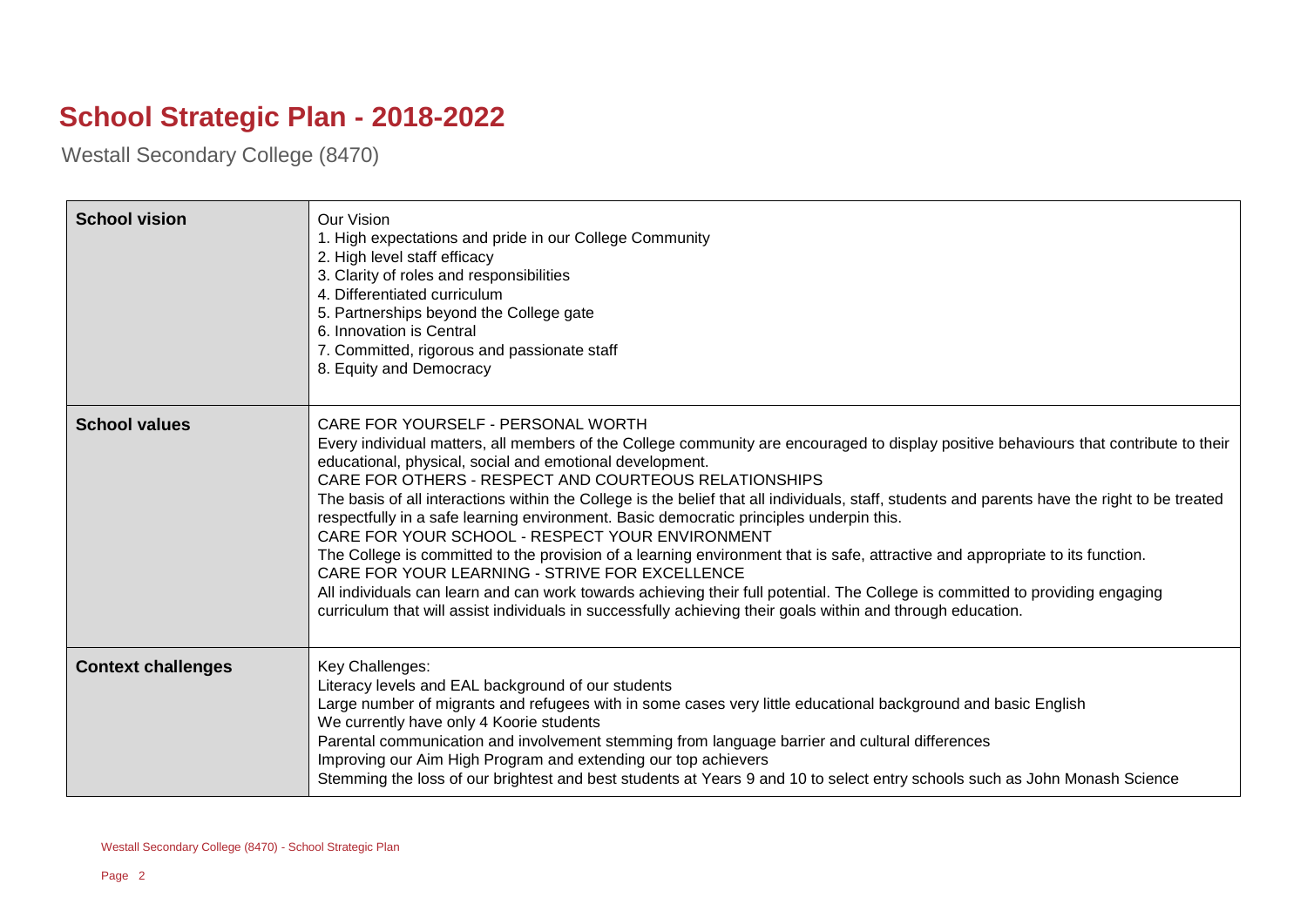|                             | School                                                                                                                                                                                                                                                                                                                                                                                                                                                                                                                                                                                                                                                                                                                                                                                                                                                                                          |
|-----------------------------|-------------------------------------------------------------------------------------------------------------------------------------------------------------------------------------------------------------------------------------------------------------------------------------------------------------------------------------------------------------------------------------------------------------------------------------------------------------------------------------------------------------------------------------------------------------------------------------------------------------------------------------------------------------------------------------------------------------------------------------------------------------------------------------------------------------------------------------------------------------------------------------------------|
| Intent, rationale and focus | The school wants a personalised learning experience for every student. We want to achieve 3 years of growth for every 2 years of<br>school across Years 7-10. We want a higher exit point and expectation on where students need to be at the end of Year 10 in order<br>to access their Senior program at Years 11 and 12. The key pillars of this work are looking at how we group students (based on<br>need/want, not always year level), looking at what we teach (curriculum content/essential skills and knowledge), how we teach (EDI)<br>and how we assess (CATS/Rubrics) and report (Compass Real Time Reporting). Staff professional learning and building capacity<br>around these KIS' is essential . In 2019 the WIT will be written and then all staff will undertake the WIT program in 2020. New groups<br>for English and Maths will be established in 2019 at Years 7 and 8. |
|                             | Goal 1                                                                                                                                                                                                                                                                                                                                                                                                                                                                                                                                                                                                                                                                                                                                                                                                                                                                                          |
|                             | To improve student outcomes in Literacy and Numeracy across all levels.<br>Suggested FISO high-impact improvement initiatives for this goal (in order of priority)<br>1. Building practice excellence.<br>2. Curriculum planning and assessment<br>Goal 1 rationale<br>The panel acknowledged the importance of strong literacy levels in underpinning all academic endeavour. Data from the Panorama<br>report shows that students at the college perform less well than their peers in Reading and Writing. The demographic of the college<br>produces an additional reason for focusing on improving literacy skills for all students. The panel agreed that the data showed a need<br>for a numeracy focus from Year 7. Recently improved outcomes in Year 9 Numeracy need to be consolidated through a continued<br>focus.                                                                 |
|                             | Targets: to be achieved by 2022                                                                                                                                                                                                                                                                                                                                                                                                                                                                                                                                                                                                                                                                                                                                                                                                                                                                 |
|                             | 1.1<br>NAPLAN Writing -Year 9 Relative Growth - 85 per cent of students achieving high or medium growth.<br>$\bullet$                                                                                                                                                                                                                                                                                                                                                                                                                                                                                                                                                                                                                                                                                                                                                                           |
|                             | 1.2<br>NAPLAN Reading - Year 9 Relative Growth - 85 per cent of students achieving high or medium growth.<br>$\bullet$                                                                                                                                                                                                                                                                                                                                                                                                                                                                                                                                                                                                                                                                                                                                                                          |
|                             | 1.3<br>Increase the proportion of students achieving top two NAPLAN bands in Reading to at least 15 per cent.<br>$\bullet$                                                                                                                                                                                                                                                                                                                                                                                                                                                                                                                                                                                                                                                                                                                                                                      |
|                             | 1.4<br>Increase the proportion of students achieving top two NAPLAN bands in Writing to at least 10 per cent.                                                                                                                                                                                                                                                                                                                                                                                                                                                                                                                                                                                                                                                                                                                                                                                   |
|                             | 1.5<br>Increase VCE 'all study' mean to 30.                                                                                                                                                                                                                                                                                                                                                                                                                                                                                                                                                                                                                                                                                                                                                                                                                                                     |
|                             | Targets: to be achieved by 2022                                                                                                                                                                                                                                                                                                                                                                                                                                                                                                                                                                                                                                                                                                                                                                                                                                                                 |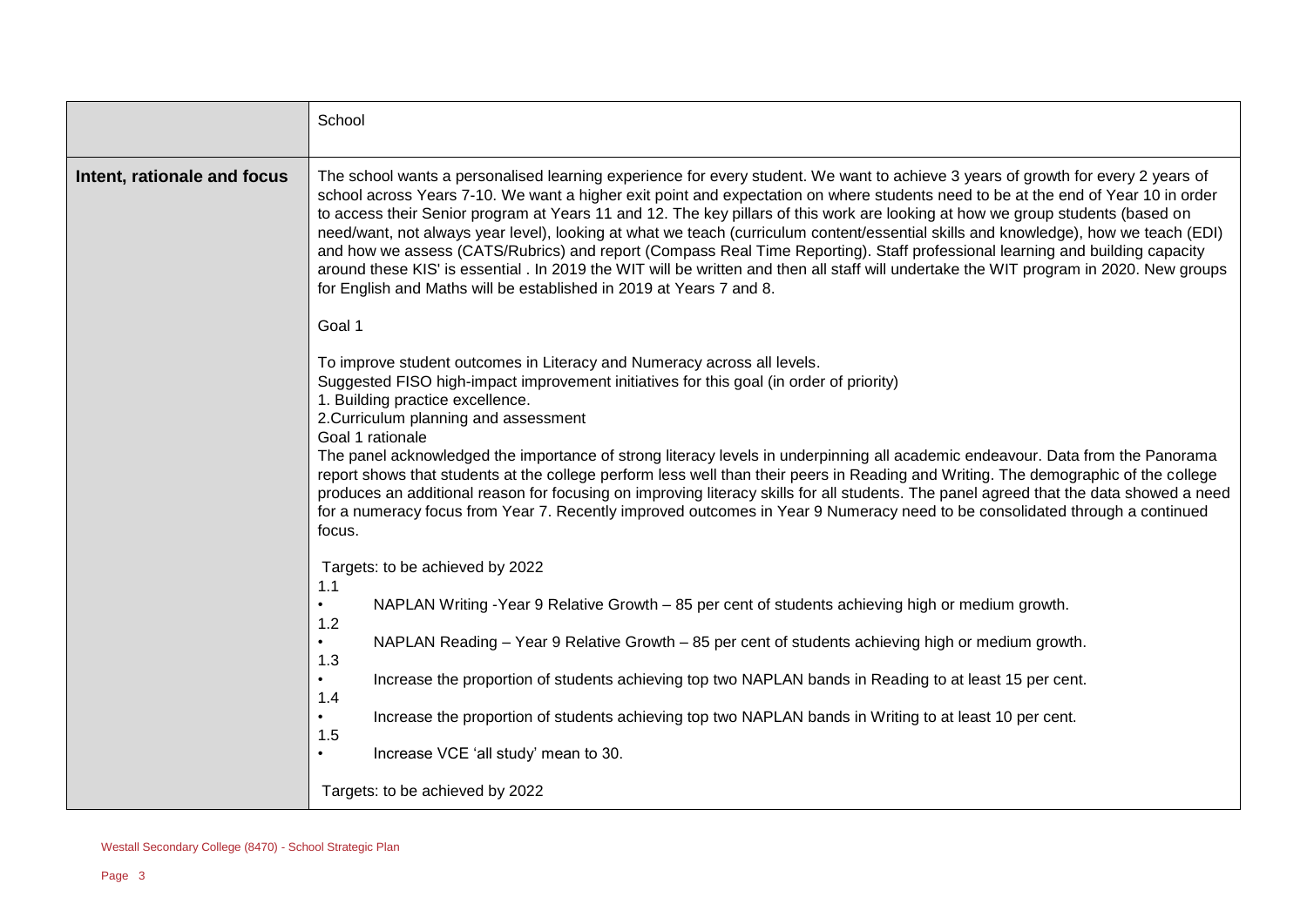| 2.1<br>$\bullet$ | NAPLAN Numeracy - Year 9 Relative Growth - 90 per cent of students achieving high or medium growth.                                                             |
|------------------|-----------------------------------------------------------------------------------------------------------------------------------------------------------------|
| 2.2              |                                                                                                                                                                 |
| $\bullet$        | Increase the proportion of students achieving top two NAPLAN bands in Numeracy to at least 25 per cent.                                                         |
| 2.3              |                                                                                                                                                                 |
| $\bullet$        | Increase aggregated VCE mean to 32 across the Mathematics domain.                                                                                               |
| 1.               | Key Improvement Strategies (KIS)<br>Develop and embed the Westall Institute of Teaching (WIT) as the model for building teacher capability across the college.  |
| 2.               | Embed the Explicit Direct Instruction (EDI) model of classroom practice across the college in all domains.                                                      |
| 3.               | Ensure the curriculum is guaranteed, viable and documented for each domain.                                                                                     |
|                  |                                                                                                                                                                 |
| Goal 2           | To empower students in their learning and personal development.                                                                                                 |
|                  |                                                                                                                                                                 |
|                  | Suggested FISO high-impact improvement initiatives for this goal (in order of priority)                                                                         |
|                  | 1. Empowering students and building school pride.                                                                                                               |
|                  | 2. Setting expectations and promoting inclusion.                                                                                                                |
|                  | Goal 3 rationale                                                                                                                                                |
|                  | The panel agreed that by improving learner dispositions and increasing the ability of students to manage their learning, outcomes for<br>students will improve. |
|                  | Targets; to be achieved by 2022                                                                                                                                 |
|                  | 3.1 Using data from the Attitudes to School Survey                                                                                                              |
| $\bullet$        | Student voice and agency - 80 per cent positive responses.                                                                                                      |
| $\bullet$        | Resilience - 80 per cent positive responses.                                                                                                                    |
| $\bullet$        | Self-regulation and goal setting - 80 per cent positive responses.                                                                                              |
|                  | Advocate at school - 80 per cent positive responses.<br>3.2 Using data from the School staff survey                                                             |
|                  | Support growth and learning of the whole student $-75$ per cent positive responses.                                                                             |
|                  | Key Improvement Strategies (KIS)                                                                                                                                |
| 1.               | Develop and implement a school-wide, pro-active wellbeing program with appropriate training for staff.                                                          |
| 2.               | Implement the Westall Way Learning Behaviours Model                                                                                                             |
| Goal 3           |                                                                                                                                                                 |
|                  |                                                                                                                                                                 |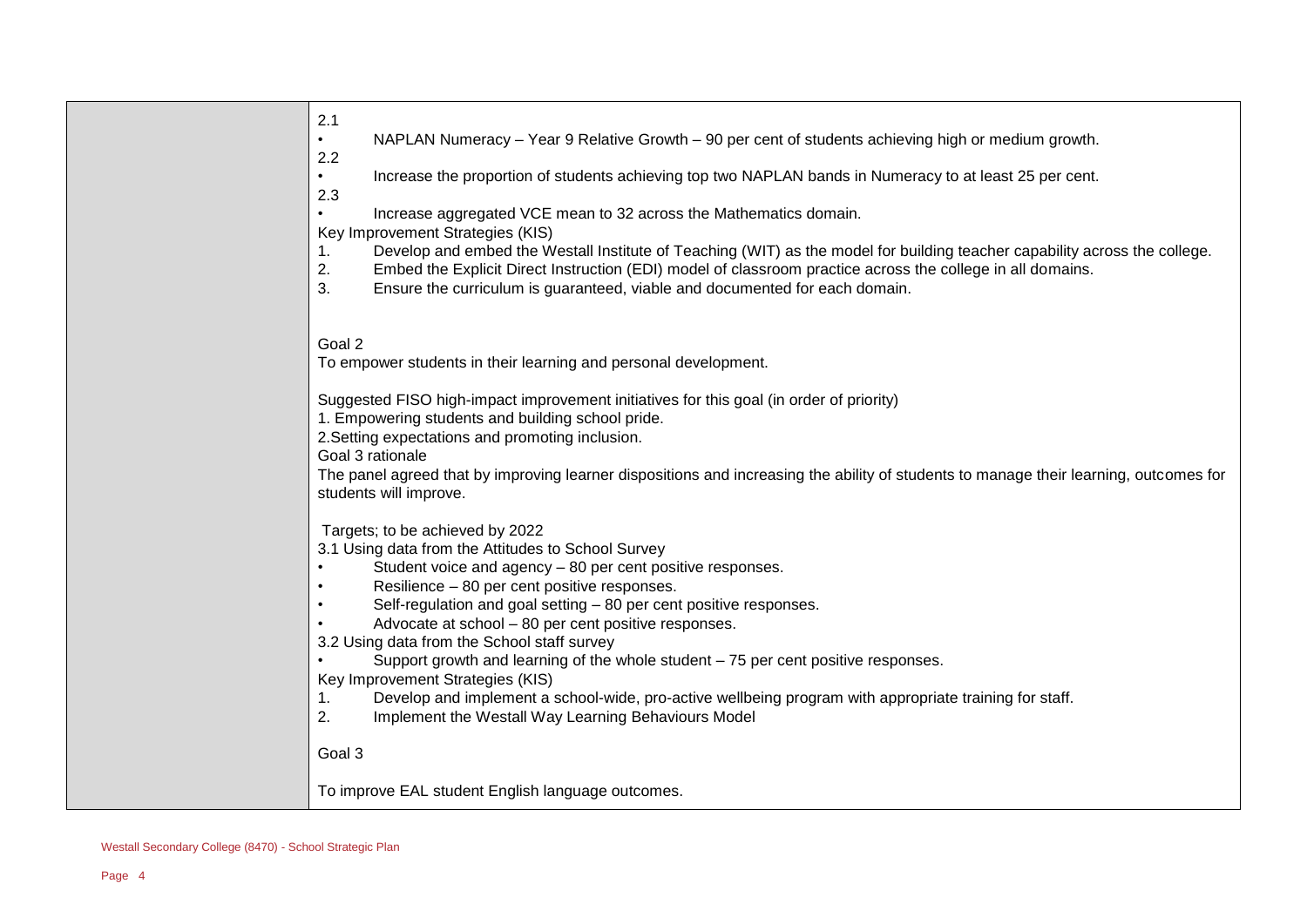| Suggested FISO high-impact improvement initiatives for this goal (in order of priority)<br>1. Building practice excellence.<br>2. Building communities.<br>Goal 4 rationale<br>The panel agreed that an increasing need exists within the area for the provision of intensive tuition in English language for students<br>at primary school level. |
|----------------------------------------------------------------------------------------------------------------------------------------------------------------------------------------------------------------------------------------------------------------------------------------------------------------------------------------------------|
| Targets: to be achieved by 2022<br>4.1<br>Each student enrolled in the WELC achieves two progression points on the EAL continuum between their entry and exit from<br>the facility.                                                                                                                                                                |
| Key Improvement Strategies (KIS)<br>1. Establish a Foundation to Year 10 Westall English Language Centre within the Westall Education Precinct                                                                                                                                                                                                     |
|                                                                                                                                                                                                                                                                                                                                                    |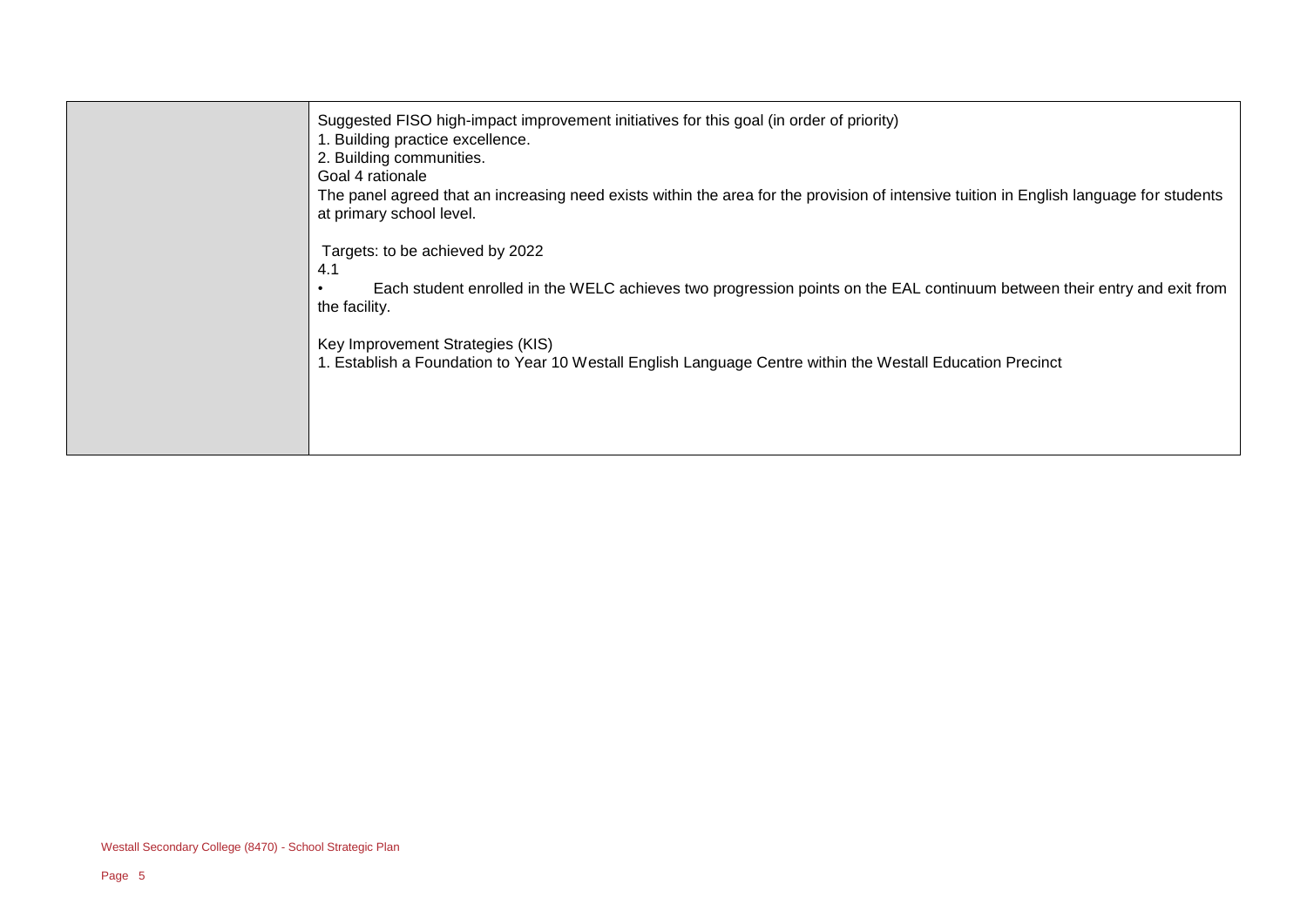## **School Strategic Plan - 2018-2022**

Westall Secondary College (8470)

| Goal 1                                                                     | To improve student outcomes in Literacy and Numeracy across all levels.                                                                                                                                           |
|----------------------------------------------------------------------------|-------------------------------------------------------------------------------------------------------------------------------------------------------------------------------------------------------------------|
| Target 1.1                                                                 | • NAPLAN Writing -Year 9 Relative Growth - 85 per cent of students achieving high or medium growth.<br>• NAPLAN Numeracy - Year 9 Relative Growth - 90 per cent of students achieving high or medium growth.      |
| Target 1.2                                                                 | • NAPLAN Reading – Year 9 Relative Growth – 85 per cent of students achieving high or medium growth.<br>• Increase the proportion of students achieving top two NAPLAN bands in Numeracy to at least 25 per cent. |
| Target 1.3                                                                 | • Increase the proportion of students achieving top two NAPLAN bands in Reading to at least 15 per cent.<br>• Increase aggregated VCE mean to 32 across the Mathematics domain.                                   |
| Target 1.4                                                                 | • Increase the proportion of students achieving top two NAPLAN bands in Writing to at least 10 per cent.                                                                                                          |
| Target 1.5                                                                 | Increase VCE 'all study' mean to 30.                                                                                                                                                                              |
| <b>Key Improvement Strategy 1.a</b><br><b>Building practice excellence</b> | Develop and embed the Westall Institute of Teaching (WIT) as the model for building teacher capability across the college.                                                                                        |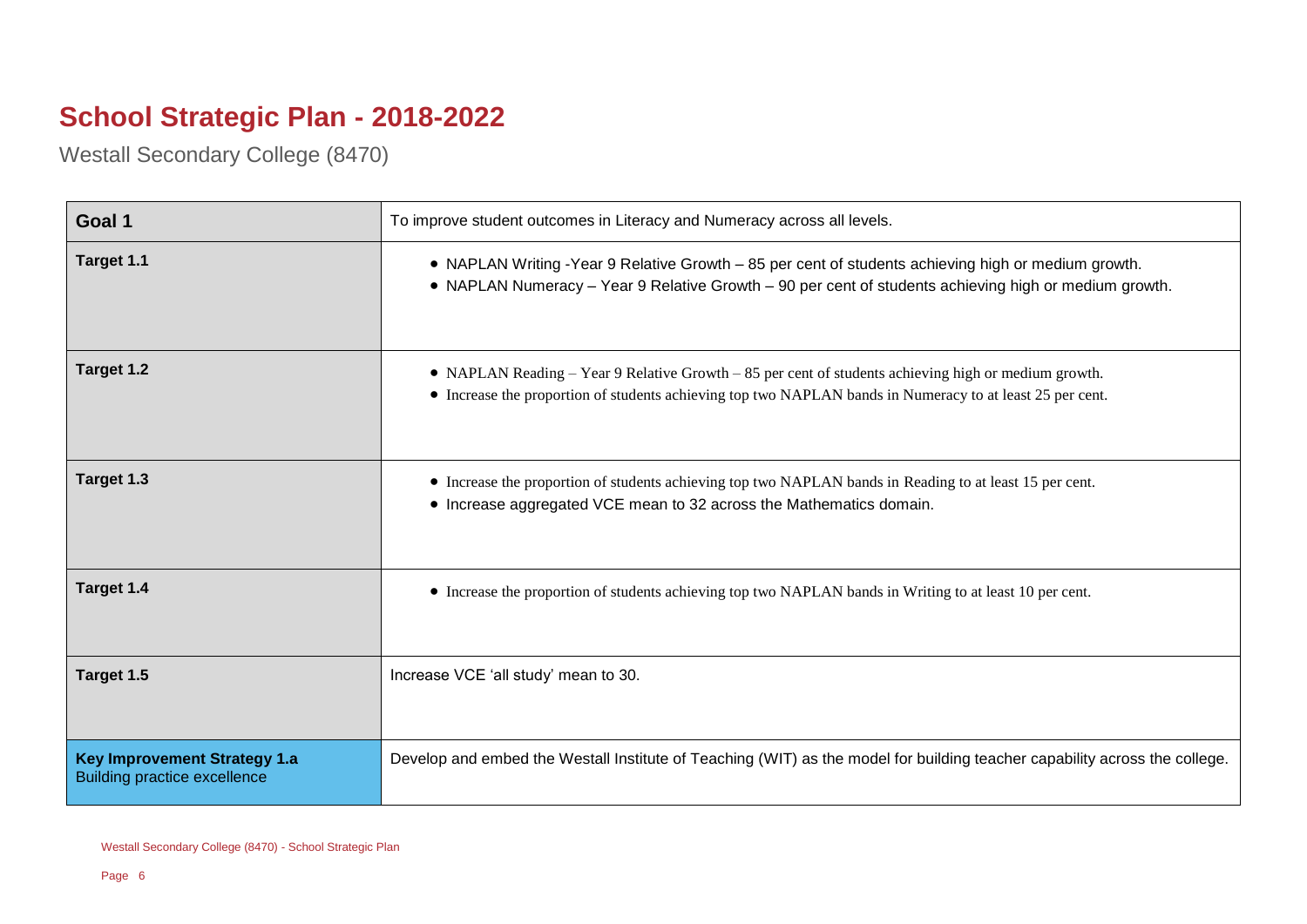| <b>Key Improvement Strategy 1.b</b><br><b>Building practice excellence</b>      | Embed the Explicit Direct Instruction (EDI) model of classroom practice across the college in all domains.                                                                                                                                                                                            |
|---------------------------------------------------------------------------------|-------------------------------------------------------------------------------------------------------------------------------------------------------------------------------------------------------------------------------------------------------------------------------------------------------|
| <b>Key Improvement Strategy 1.c</b><br>Curriculum planning and assessment       | Ensure the curriculum is guaranteed, viable and documented for each domain.                                                                                                                                                                                                                           |
| Goal 2                                                                          | To empower students in their learning and personal development.                                                                                                                                                                                                                                       |
| Target 2.1                                                                      | Using data from the Attitudes to School Survey<br>• Student voice and agency $-80$ per cent positive responses.<br>• Resilience $-80$ per cent positive responses.<br>• Self-regulation and goal setting $-80$ per cent positive responses.<br>• Advocate at school - 80 per cent positive responses. |
| Target 2.2                                                                      | Using data from the School staff survey<br>• Support growth and learning of the whole student $-75$ per cent positive responses.                                                                                                                                                                      |
| Key Improvement Strategy 2.a<br>Health and wellbeing                            | Develop and implement a school-wide, pro-active wellbeing program with appropriate training for staff.                                                                                                                                                                                                |
| Key Improvement Strategy 2.b<br>Setting expectations and promoting<br>inclusion | Develop clearly defined role/responsibility descriptions for Year-level coordinators (YLC).                                                                                                                                                                                                           |
| Goal 3                                                                          | To improve EAL student English language outcomes.                                                                                                                                                                                                                                                     |